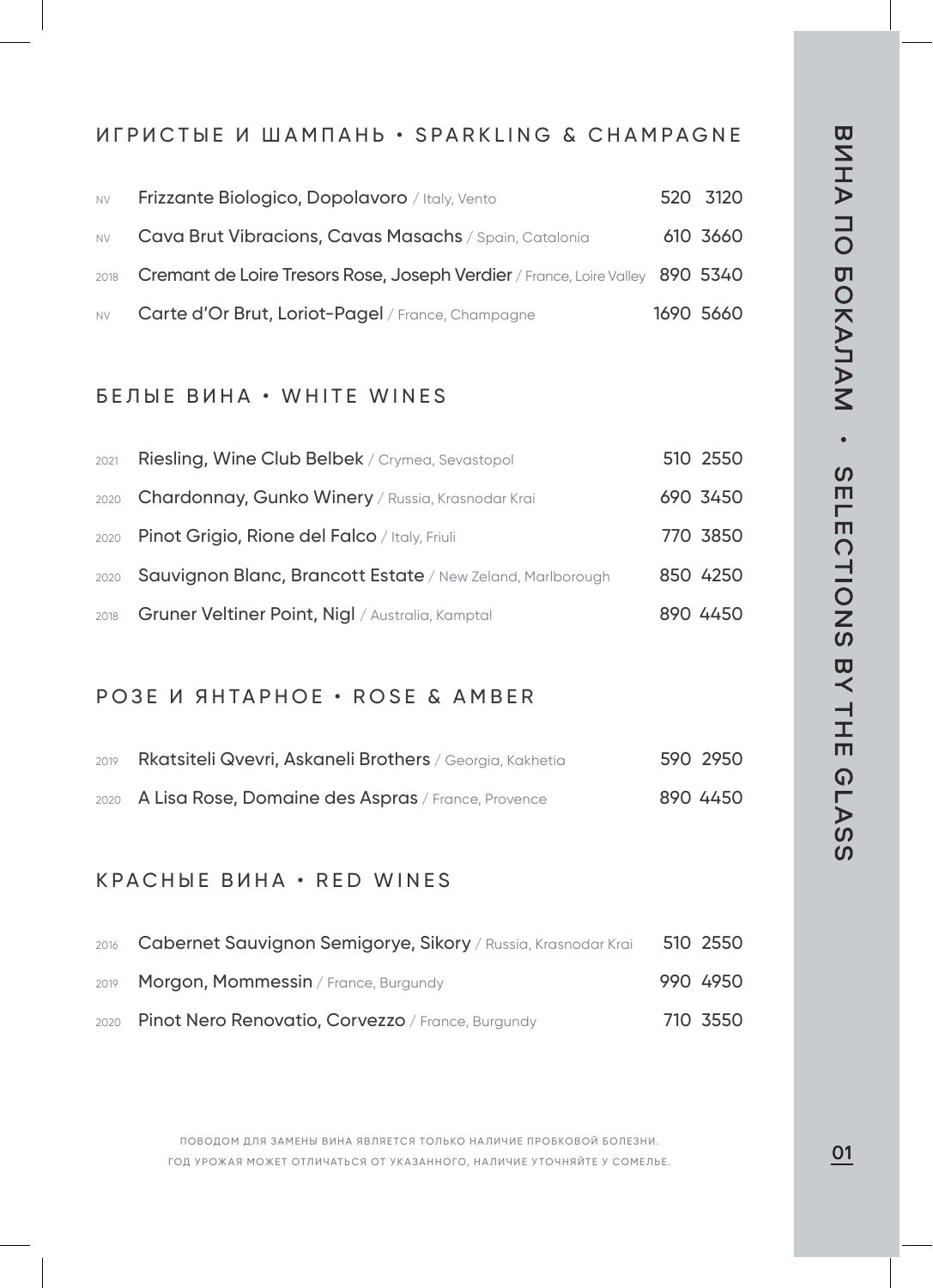## САКЕ ПО ПОРЦИЯМ • SAKE BY GLASS

| <b>Umenishiki Umeshu, Umenishiki Yamakava</b> / Ehime 60 ml | 430 |
|-------------------------------------------------------------|-----|
| <b>Daiginjo Namazume, Gekkeikan</b> / Kyoto 60 ml           | 540 |
| <b>Aizu Homare, Kiwami Tokyo Edition</b> / Aizu 60 ml       | 500 |
| Alladin Yuzy, Homare Sake Brewery / Fukushima 60 ml         | 740 |

## САКЕ • SAKE

| Shiboritate, Hakushika / Hyogo 0.31                            | 2100  |
|----------------------------------------------------------------|-------|
| Utakata Sparkling, Gekkeikan / Kyoto 0.2851                    | 2450  |
| Hana-Kohaku, Hakushika / Hyogo 0.31                            | 2390  |
| Aizu Homare, Kiwami Tokyo Edition / Aizu 0.31                  | 2500  |
| Kariho Junmaishu Namahage, Akita Seishu / Akita 0.31           | 3100  |
| Alladin Yuzy, Homare Sake Brewery / Fukushima 0.31             | 3700  |
| Ima Oysters, Imayo Tsukasa / Niigata 0.31                      | 4600  |
| Shikikka Reisui, Umenishiki Yamakawa / Ehime 0.51              | 4700  |
| Dassai 45 Junmai Daiginjo / Yamaguchi 0.31                     | 5100  |
| Toko Junmai, Kojima Sohonten / Yamagata 0.721                  | 5900  |
| Umenishiki Ginjo Tuuno, Umenishiki Yamakawa / Ehime 0.72 I     | 6100  |
| Daiginjo Namazume, Gekkeikan / Kyoto 0.721                     | 6500  |
| Dewatsuru Junmai Daiginjo Hiten no Yume / Akita 0.75 I         | 7100  |
| Aizu Homare Daiginjo, Homare Sake Brewery / Fukushima 0.721    | 8900  |
| Onna Nakase Junmai Daiginjo, Oomuraya Shuzo / Shizuoka 0.72    | 9800  |
| Dassai 45 Junmai Daiginjo, Asahi Shuzo / Yamaguchi 0.721       | 12700 |
| Dassai 39 Junmai Daiginjo / Yamaguchi 0.721                    | 14300 |
| Kaiun Junmai Daiginjo, Kaiun Doi Shuzojo /Shizuoka 0.721       | 18700 |
| Umenishiki Hime no Ai Tenmi, Umenishiki Yamakawa / Ehime 0.721 | 23000 |
| Koi, Imayo Tsukasa / Niigata 0.721                             | 32000 |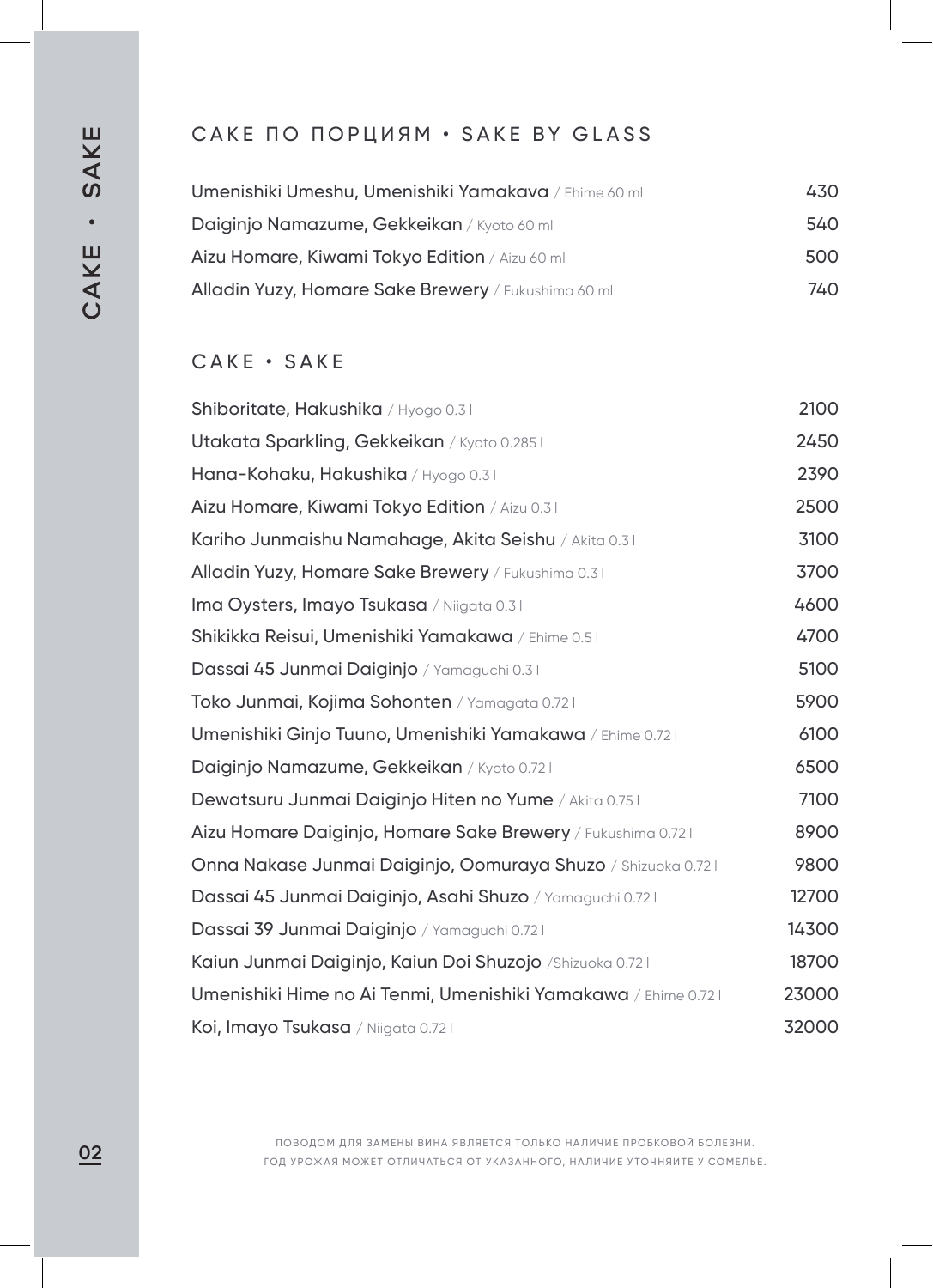### ШАМПАНЬ • СНАМРАGNE

#### **CLASSIC BLEND**

| <b>NV</b> | Carte d'Or Extra Brut, Loriot-Pagel      | 6900  |
|-----------|------------------------------------------|-------|
| <b>NV</b> | Extra Brut, Remi Leroy                   | 7800  |
| <b>NV</b> | Solessence Extra Brut, Jean-Marc Seleque | 9600  |
| <b>NV</b> | Brut Premier, Louis Roederer             | 15300 |

#### **BLANC DE BLANCS**

| <b>NV</b> | Montre-Cul Brut Blanc de Blancs, Delot | 7900  |
|-----------|----------------------------------------|-------|
| <b>NV</b> | Blanc de Craie, Henri Giraud           | 14200 |

### **BLANC DE NOIRS**

| <b>NV</b> | L'Or d'Eugene, Mousse Fils               | 9800  |
|-----------|------------------------------------------|-------|
| <b>NV</b> | La Closerie Les Beguines, Jerome Prevost | 20900 |

#### **ROSE**

Rose, Remi Leroy 10100  $N<sub>V</sub>$ 

## *MEPHCTHE BUHA · SPARKLING WINES*

| <b>NV</b> | French Bubble Rose Non Dose, Patrick Piuze / France, Burgundy | 4900 |
|-----------|---------------------------------------------------------------|------|
|           | 2020 Pet-Nat Puro Bianco, Fattoria Lavacchio / Italy, Tuscany | 5500 |
| 2016      | <b>Brut Nature Blanc, Clos Lentiscus</b> / Spain, Catalonia   | 5900 |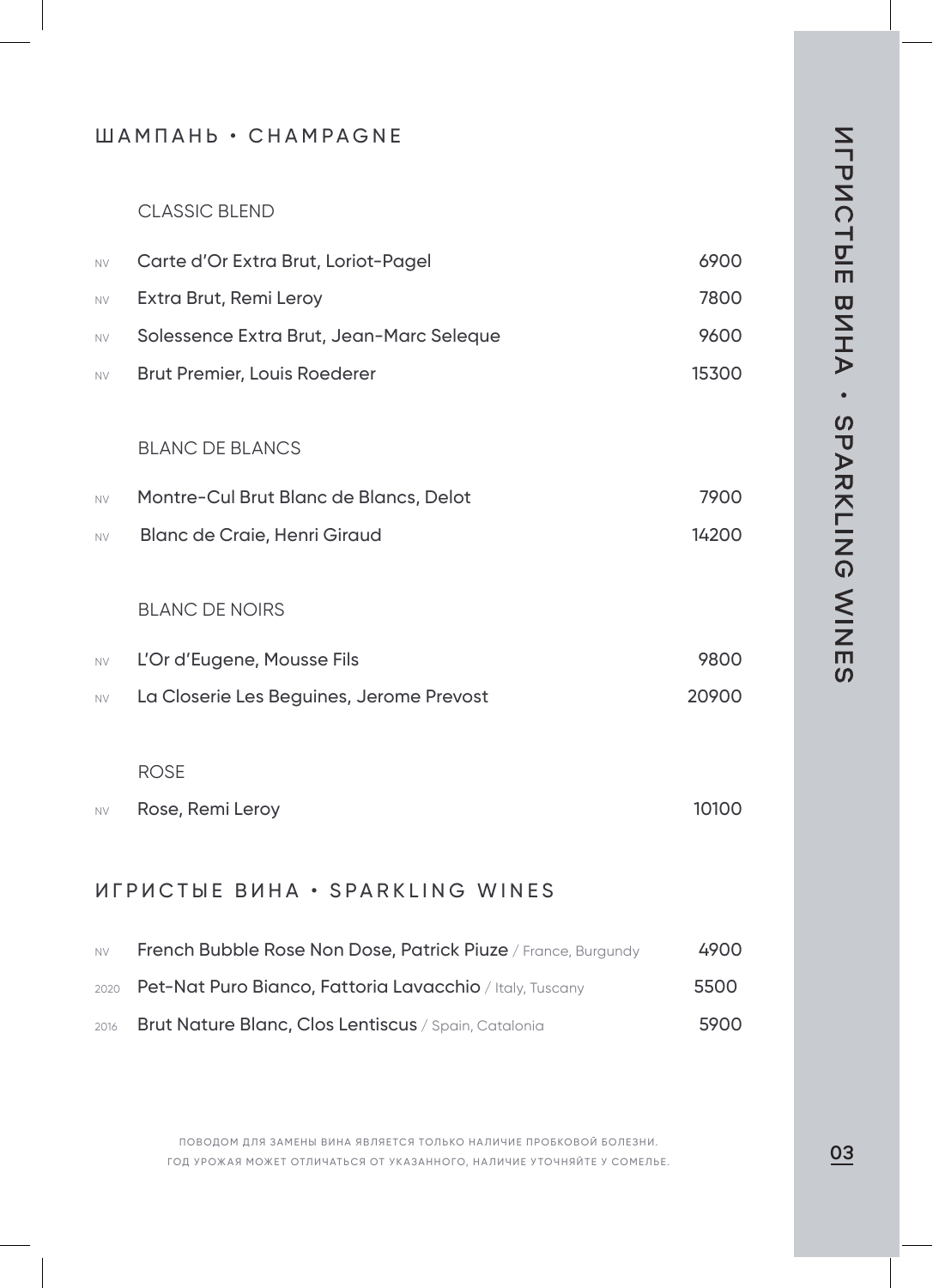### ФРАНЦИЯ • FRANCE

### BURGUNDY

| 2019 | Coteaux Bourguignons, Domaines Dominique Piron / Beanjuice      | 4300  |
|------|-----------------------------------------------------------------|-------|
|      | 2020 Chablis, Domaine Louis Moreau / Chablisien                 | 6500  |
| 2016 | <b>Bouzeron, Domaine de Villaine</b> / Cote Chalonnaise         | 7200  |
| 2017 | Macon-Verze, Domaine Leflaive / Maconnais                       | 8900  |
| 2017 | <b>Pouilly-Fuisse Tete de Cuvee, Chateau Fuisse</b> / Maconnais | 10900 |
| 2019 | Meursault, Philippe Chavy / Cote de Beaune                      | 18700 |
| 2019 | Chassagne-Montrachet, Lamy-Pillot / Cote de Beaune              | 21200 |
|      | <b>OTHER REGIONS</b>                                            |       |

| 2020 | Picpoul de Pinet, Feline Felines Jourdan / Languedoc-Roussillon                     | 3800  |
|------|-------------------------------------------------------------------------------------|-------|
| 2019 | Muscadet Sevre et Maine, Gadais Pere et Fils / Loire Valley                         | 4800  |
| 2019 | Nedjma, Le Raisin et'Lange Rhone Valley / Ardèche                                   | 5100  |
| 2020 | <b>Sauvignon Blanc, Francois Chidaine</b> / Loire Valley, Touraine                  | 5800  |
| 2016 | Pinot Gris, Marcel Deiss / Alsace                                                   | 6400  |
| 2017 | Sancerre Comte Lafond, De Ladoucette / Loire Valley, Sancerre                       | 8600  |
| 2016 | La Flandre, Anne et Jean-Francois Ganevat / Jura                                    | 9100  |
| 2017 | <b>Blanc Fume de Pouilly, Louis-Benjamin Dagueneau</b> / Loire Valley, Pouilly-Fume | 17800 |

## АВСТРИЯ • ГЕРМАНИЯ • AUSTRIA • GERMANY

| <b>NV</b> | Müller-Thurgau Zimmermann-Graeff & Müller / Germany, Pfalz                  | 3500 |
|-----------|-----------------------------------------------------------------------------|------|
| 2020      | Riesling Venture, Georg Breuer / Germany, Rheingau                          | 4200 |
| 2019      | Riesling Landgraf von Hessen, Prinz von Hessen / Germany, Rheingau          | 4700 |
| 2018      | Loss Gruner Veltliner, Hiedler / Austria, Lower Austria                     | 5100 |
| 2018      | Nahesteiner Riesling, Schlossqut Diel / Germany, Nahe                       | 5900 |
| 2014      | Riesling Trocken "J" Brauneberger, Fritz Haag / Germany, Mosel              | 6900 |
| 2020      | Gruner Veltliner Loibner Steinfeder, Weinqut Emmerich Knoll/Austria, Wachau | 7900 |
| 2018      | Riesling Kabinett Scharzhofberger, Egon Muller / Germany, Mosel             | 9200 |

04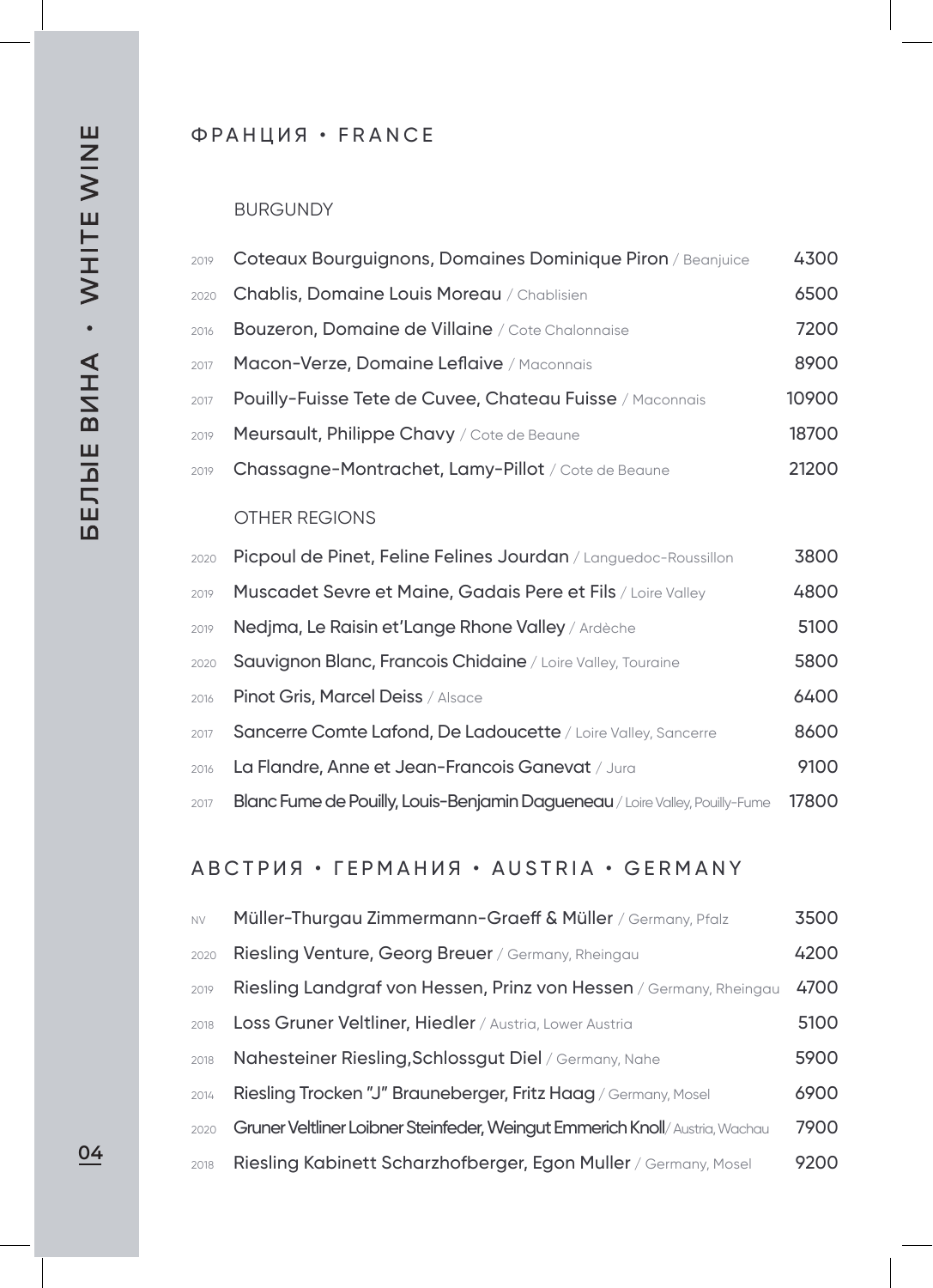### ИТАЛИЯ • ITALY

|      | 2020 Verdicchio Villa Bianchi, Umani Ronchi / Marche    | 4100  |
|------|---------------------------------------------------------|-------|
| 2020 | Soave Classico, Domini Veneti / Veneto                  | 4500  |
|      | 2020 Greco di Tufo, Feudi di San Gregorio / Campania    | 5100  |
| 2020 | Langhe Arneis, Ascheri / Piemonte                       | 5300  |
|      | 2020 Gewurztraminer, Tramin / Trentino-Alto-Adidge      | 6800  |
| 2019 | Sauvignon, Silvio Jermann / Friuli-Venezia-Jiulia       | 8500  |
|      | 2020 Gavi dei Gavi Etichetta Nera, La Scolca / Piemonte | 9800  |
| 2018 | Lugana Reserva, Sergio Zenato / Veneto                  | 10900 |
| 2019 | Rossj-Bass Chardonnay, Angelo Gaja / Piemonte           | 17300 |

## ДРУГИЕ СТРАНЫ • OTHER COUNTRIES

| 2019 | Pequenos Rebentos Alvarinho & Trajadura,<br><b>Marcio Lopes</b> / Portugal, Vinho Verde | 3600 |
|------|-----------------------------------------------------------------------------------------|------|
| 2019 | <b>Sibirkovy, Arpachino</b> / Russia, Rostov                                            | 3900 |
| 2018 | Xarello, Finca Valdellops / Spain, Catalonia                                            | 4100 |
| 2020 | Riesling, Rem Akchurin / Russia, Crymea                                                 | 4400 |
| 2020 | Verdejo, Bodegas Jose Pariente / Spain, Castilla y Leon                                 | 5100 |
| 2021 | Albarino Reserva, Bodega Garzon / Uruguai                                               | 5200 |
| 2021 | Straits Sauvignon Blanc Grande Reserve,<br><b>Sileni</b> / New Zeland, Marlborough      | 5800 |

# РОЗЕ И ЯНТАРНОЕ • ROSE & AMBER

| 2019 | Rkatsiteli Reserve, Konstantin Dzitoev / Russia, Terek         | 3900 |
|------|----------------------------------------------------------------|------|
|      | 2020 <b>Bone Dry Rose, Reichsrat von Buhl</b> / Germany, Pfalz | 5600 |
|      | 2015 Matassa Cuvee Marquerite,                                 | 6980 |
|      | <b>Domaine Matassa</b> / France, Roussillon                    |      |

05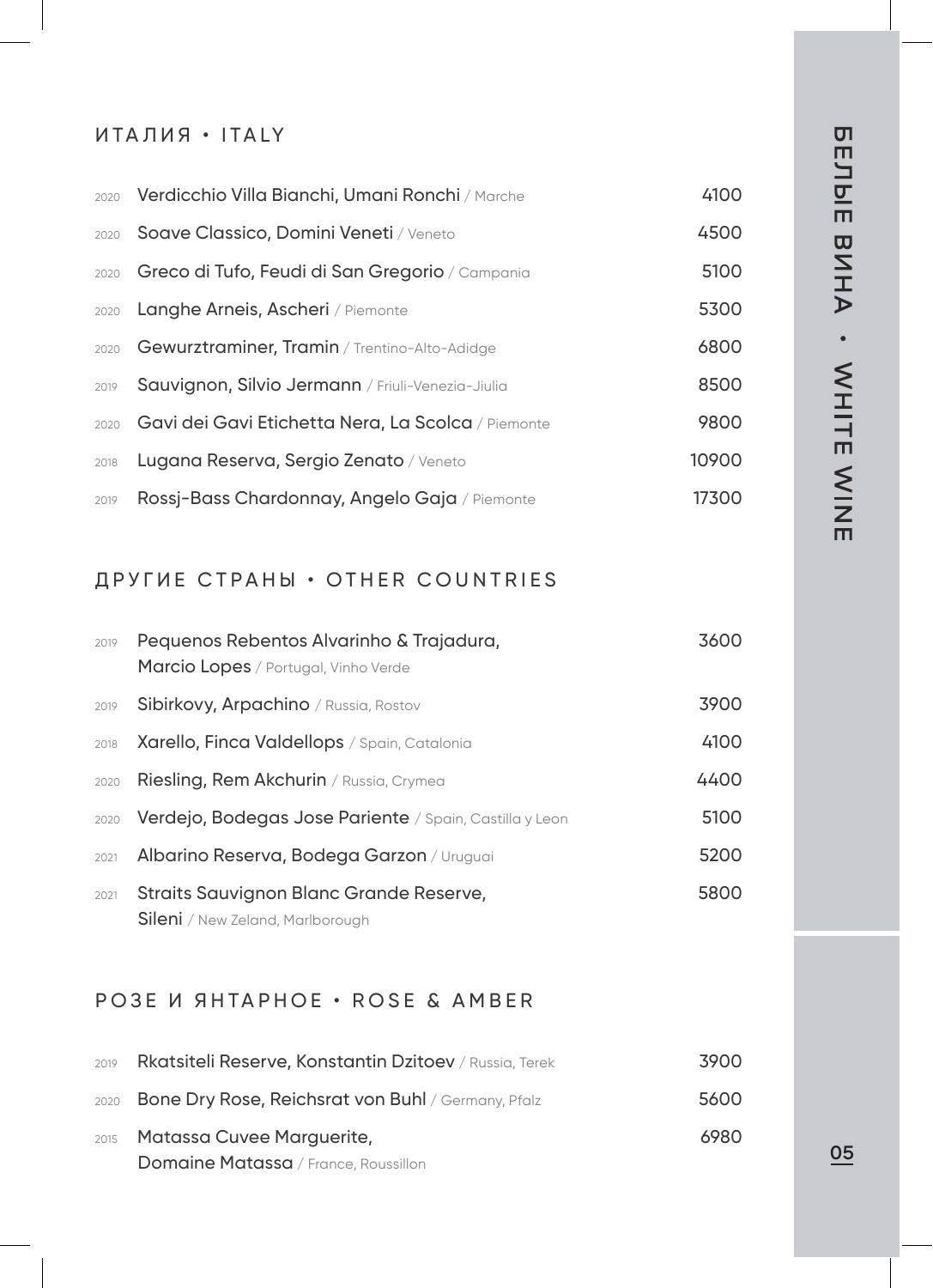# ФРАНЦИЯ • FRANCE

#### BURGUNDY

| 2018 | Le Libertin Bourgogne Passetoutgrain,<br>Domaine Mongeard-Mugneret / Vosne-Romanee | 4900  |
|------|------------------------------------------------------------------------------------|-------|
| 2018 | La Jumalie Bourgogne Pinot Noir, Henri Darnat / Cote de Beaune                     | 5400  |
| 2018 | Morgon, Marcel Lapierre / Beaujolais                                               | 6700  |
| 2011 | Pernan-Vergelesses, Domaine Chandon de Briailles / Cote de Beaune                  | 8500  |
| 2014 | Volnay, Nicolas Rossignol / Cote de Beaune                                         | 9100  |
| 2013 | Gevrey-Chambertin Les Corvees, Pierre Naigeon / Cote de Nuits                      | 19800 |
|      |                                                                                    |       |

### OTHER REGIONS

| 2015 La Reserve d'Angludet / Bordeaux, Margaux               | 5600 |
|--------------------------------------------------------------|------|
| 2017 Saumur Rouge, Domaine Guiberteau / Loire Valley, Saumur | 6100 |
| 2014 Chateauneuf-du-Pape Classique,                          | 8100 |
| Mas Saint Louis / Rhone Valley, Chateauneuf-du-Pape          |      |

# ДРУГИЕ СТРАНЫ • OTHER COUNTRIES

| 2018      | Primitivo Il Bruno dei Vespa / Italy, Puglia                               | 4400  |
|-----------|----------------------------------------------------------------------------|-------|
| 2017      | Hausmarke Rot Moric, Roland Velich / Austria, Burgenland                   | 5600  |
| 2019      | <b>Barbera d'Alba, Burlotto</b> / Italy, Piedmont                          | 5800  |
| 2018      | Chianti Classico, Riecine / Italy, Tuscany                                 | 6200  |
| 2018      | Spatburgunder, Kuhling-Gillot / Germany, Rheinhessen                       | 6900  |
| <b>NV</b> | Renosu Rosso, Tenute Dettori / Italy, Sardinia                             | 7100  |
| 2009      | Solare, Capannelle / Italy, Tuscany                                        | 12900 |
| 2018      | <b>Barolo, Azienda Agricola Mauro Molino</b> / Italy, Piedmont             | 15600 |
| 2015      | <b>Brunello di Montalcino Castelgiocondo, Frescobaldi</b> / Italy, Tuscany | 18700 |
| 2016      | Amarone della Valpolicella, Pieropan / Italy, Veneto                       | 22500 |
| 2017      | <b>Barolo Gavarini Chiniera, Elio Grasso</b> / Italy, Piemonte             | 34200 |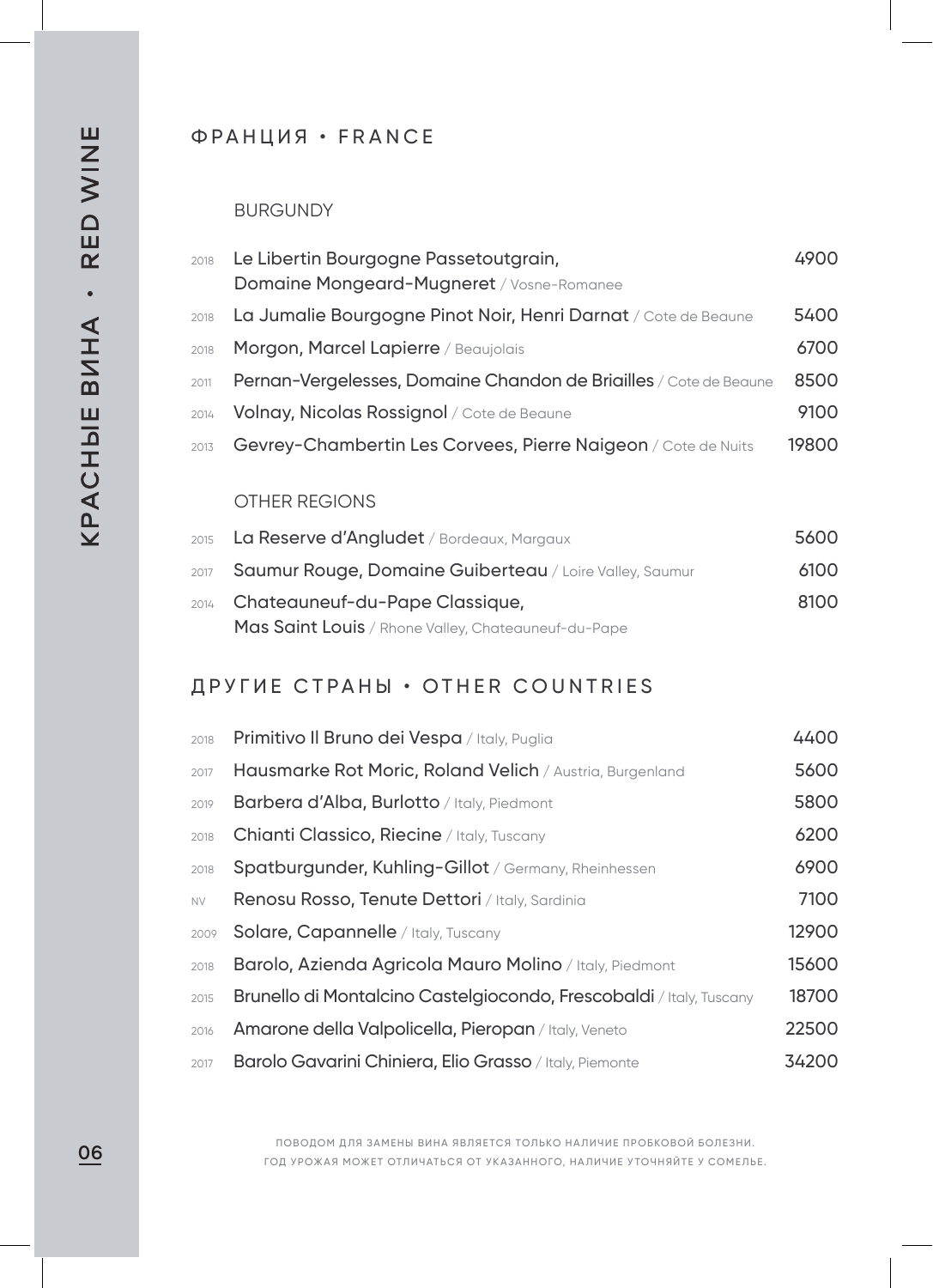# ШАМПАНЬ • CHAMPAGNE

| <b>NV</b>                                     | Brut Premier, Louis Roederer / France, Champagne                              | 8200 |  |
|-----------------------------------------------|-------------------------------------------------------------------------------|------|--|
|                                               | БЕЛЫЕ ВИНА • WHITE WINE                                                       |      |  |
| 2017                                          | Riesling Trocken, Weingut Robert Weil / Germany, Rheingau                     | 3300 |  |
| 2020                                          | Gruner Veltliner, Loimer / Austria, Kamptal                                   | 3950 |  |
|                                               | <b>KPACHBE BUHA • RED WINE</b>                                                |      |  |
| 2017                                          | Red Angel, Silvio Jermann / Italy, Friuli                                     | 4300 |  |
| 2019                                          | Château Falfas / France, Bordeaux                                             | 4490 |  |
|                                               | ДЕСЕРТНЫЕ ВИНА • SWEET WINE                                                   |      |  |
| 2017                                          | Cuvee Spatlese, Kracher / Austria, Burgenland                                 | 3300 |  |
| 2014                                          | Recioto della Valpolicella Vigneti di Moron,<br>Domini Veneti / Italy, Veneto | 4600 |  |
|                                               | <b>КРЕПЛЕНЫЕ ВИНА • FORTIFIED WINES</b>                                       |      |  |
|                                               | PORTO Fine Ruby Port, Graham's / Portugal 50 ml                               | 410  |  |
|                                               | PORTO Otima 10 Year Old Tawny Port, Warre's / Portugal 50 ml                  | 690  |  |
| SHERRY Fino Inocente, Valdespino / Spain 50 m |                                                                               | 420  |  |

ПОВОДОМ ДЛЯ ЗАМЕНЫ ВИНА ЯВЛЯЕТСЯ ТОЛЬКО НАЛИЧИЕ ПРОБКОВОИ БОЛЕЗНИ.<br>ГОД УРОЖАЯ МОЖЕТ ОТЛИЧАТЬСЯ ОТ УКАЗАННОГО, НАЛИЧИЕ УТОЧНЯЙТЕ У СОМЕЛЬЕ. ПОВОДОМ ДЛЯ ЗАМЕНЫ ВИНА ЯВЛЯЕТСЯ ТОЛЬКО НАЛИЧИЕ ПРОБКОВОЙ БОЛЕЗНИ.